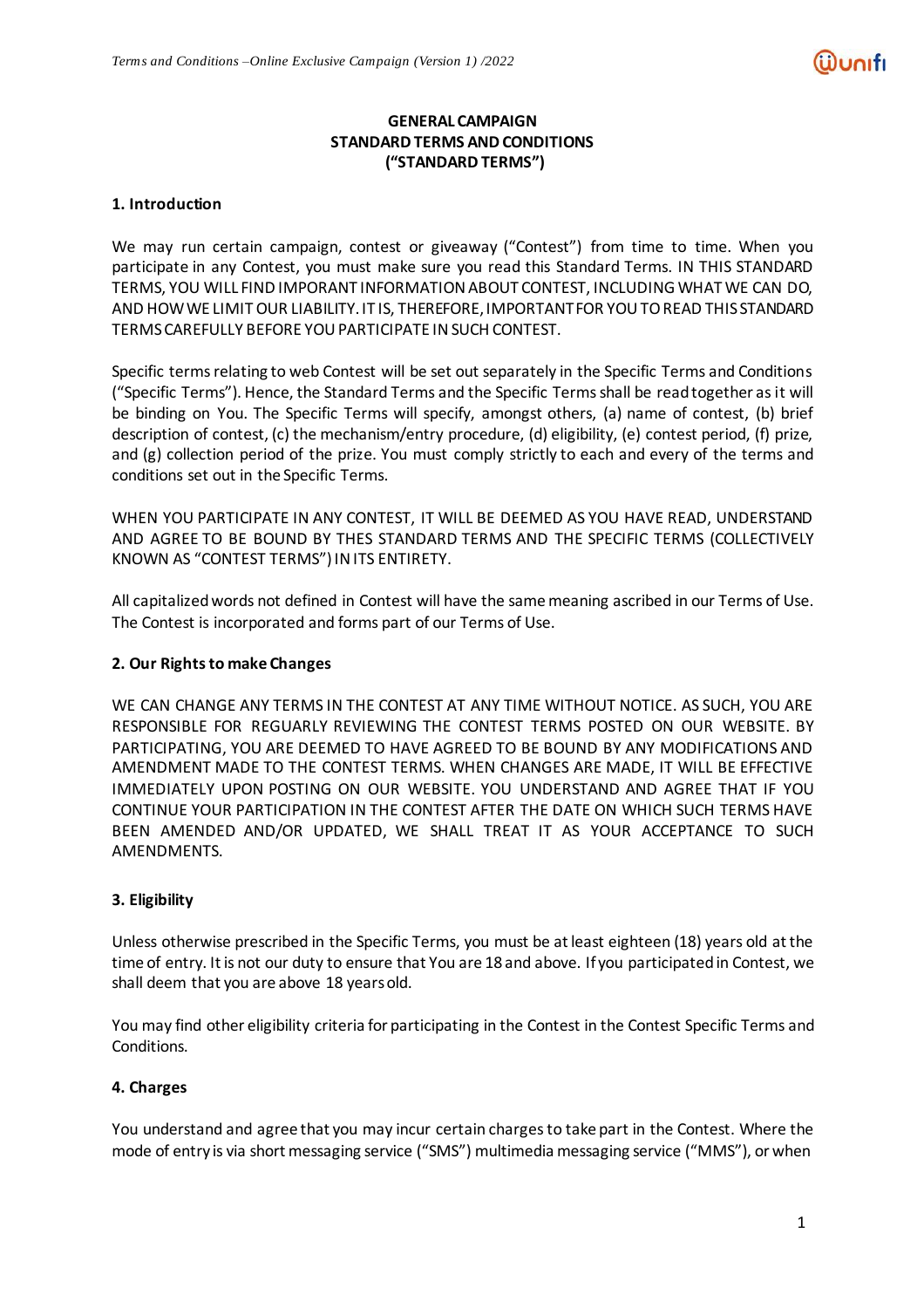you are required to use mobile data for internet usage, eachContest entry sent by you may be subject to a premium charges as stipulated in the Specific Terms. This charges is in addition to the standard fee charged by your telecommunications service provider. Unless otherwise stated in the Specific Terms, all costsincurred by you including without limitation, postal charges, Internet Service Provider (ISP) charges, transport costs, communication charges, accommodation, meal costs and/or other related costs incurred by you as a result of and/or pursuant to your participation in Contest shall be solely borne by you. We shall not be under any obligation to reimburse you for any of such costs and expenses incurred thereof.

# **5. Suspension**

We may suspend your participation, at any point of time, without notice, without liability, if in our sole and absolute discretion we believe, with or without evidence, that:-

- (a) you are ineligible to participate;
- (b) you tamper with the entry process;
- (c) you tamper with Contest mechanism;
- (d) in our sole determination, we believe that you have attempted to undermine the operation of Contest by fraud, cheating or deception;
- (e) breach the terms and conditions of the Contest Terms;
- (f) you violated any applicable Law; and/or
- (g) for any other reasons we deem fit.

We may but have no obligation, in our discretion deems fit, conduct any investigation regarding the above. Our findings shall be final and conclusive and binding on you and shall not be questioned by you on any account. If we find that you have committed any of the above, we shall forthwith, with or without notice, disqualify your participation. In the event we find that you have not committed any of the above, we may, but do not have such obligation, allow you to resume in the participation. Youshall have no claim against us, our Affiliate, directors, officers, employees, servants, agents,

assignees, sponsors, and/or representative (collectively known as "Indemnified Party") whatsoever, that arises during the period of suspension.

We may terminate or suspend Contest at any time at our own absolute discretion in which case, we mayelect not to awardany prize. Suchtermination orsuspension will not give rise toany claim by you against the Indemnified Party, regardless of the situation. If the Contest is resumed, you shall abide by our decision regarding resumption of the Contest and disposition of the prizes.

#### **6. Disqualification**

Notwithstanding Clause 5 above, we shall be entitled to forthwith reject or refuse any participation, or revoke the prize for any reasons whatsoever. Our decision isfinal and you have no right to question our decision.

You understand that, your entry to the Contest will be automatically disqualified, or we may revoke the prize (at any stage of the Contest) in any one of the following situations (including but not limited to):-

(a) information and/or details provided is not accurate andcomplete;

- (b) you fail to provide any proof of information and/or details upon our request;
- (c) you are ineligible or fails to meet any of the eligibility criteria;
- (d) your contest entry is received by us after the closing date;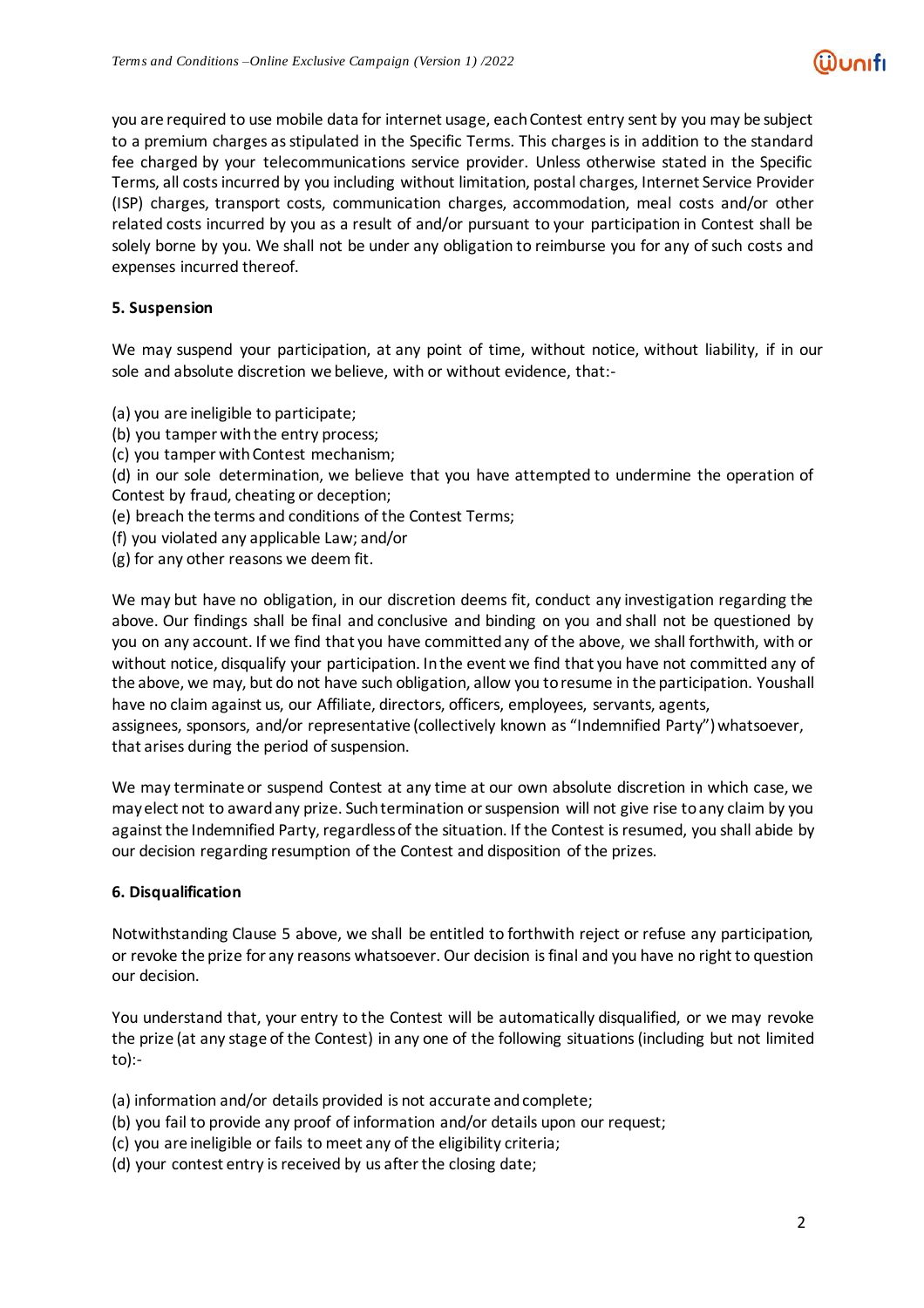(e) you tamper with themechanism of the Contest, and/ entry process;

(f) you violated any applicable laws or regulations;

(g) incomplete, indecipherable, illegible or incorrect entries or any entry which violates the Contest Terms;

(h) in our sole determination, we believe that you have attemptedto undermine the operation of the contest by fraud, cheating or deception;

(i) where traveling isinvolved, you do not have the necessary visa or traveling documents; and/or

(j) for any other reasons we deem fit.

In the event of a disqualification afterthe prize has been awarded, we reserve the right to demandfor the returnof the prize or payment of its value from you.

# **7. Your RepresentationandWarranties**

You represent and warrant to us the following:-

(a) unless otherwise prescribed in the Specific Terms, You are atleast of 18 years of age atthe time of entry;

(b) all information furnished by you to us are true, current, complete and accurate in every material aspects and are not false, misleading, deceptive, defamatory and/or unlawful and we may but have no obligation, whether express or implied, to verify the accuracy and authenticity of any information provided by you;

(c) any of the Material(defined below in Clause 9) submitted is your own originalwork; and

(d) the Material submitted to us does not infringe any third party intellectual property rights.

# **8. Your Covenants andUndertakings**

You covenant and undertake to us the following:-

(a) you willupon request, provide all informationto us, required inconnection withor for the purposes of Contest;

(b) agree that if so required by us, you shall make yourself available (without compensation) for the production, recording and publicity of Contest during the such time and production schedule as may be notified by us;

(c) to be interviewed (which may be recorded by us);

(d) taking of still photos, audio and/or visual recording for promotions and publicity use. (collectively "Recording");

(e) agree and consent that we have right and absolute discretion to broadcast the Recording and/or use the slogan, names or nicknames on its website, social media and/or any other platforms, in whole or in part at our discretion. All copyrights subsisting in the Recording shall belong to us absolutely;

(f) to abide by the Contest Terms and agree to cooperate and to follow all directions given to you;

(g) shall not by act or omission, directly or indirectly bring us and/or the sponsor into disrepute;

(h) not to publish, or disclose any information in connection with the contest or prize (including without limitation, to any representatives of media inany form whatsoever) without our prior written consent;

(i) not give any product endorsement, any interviewsor be involved in any articlesorreportsinrespect of the Contest or the prize with any third party;

(j) you shall not dispute normake anyoral or writtencomplaints, public announcements or statements on the same whether during or after the Contest period; and/or

(k) to abide all other termsand conditions as may be provided by us, and/or our sponsors.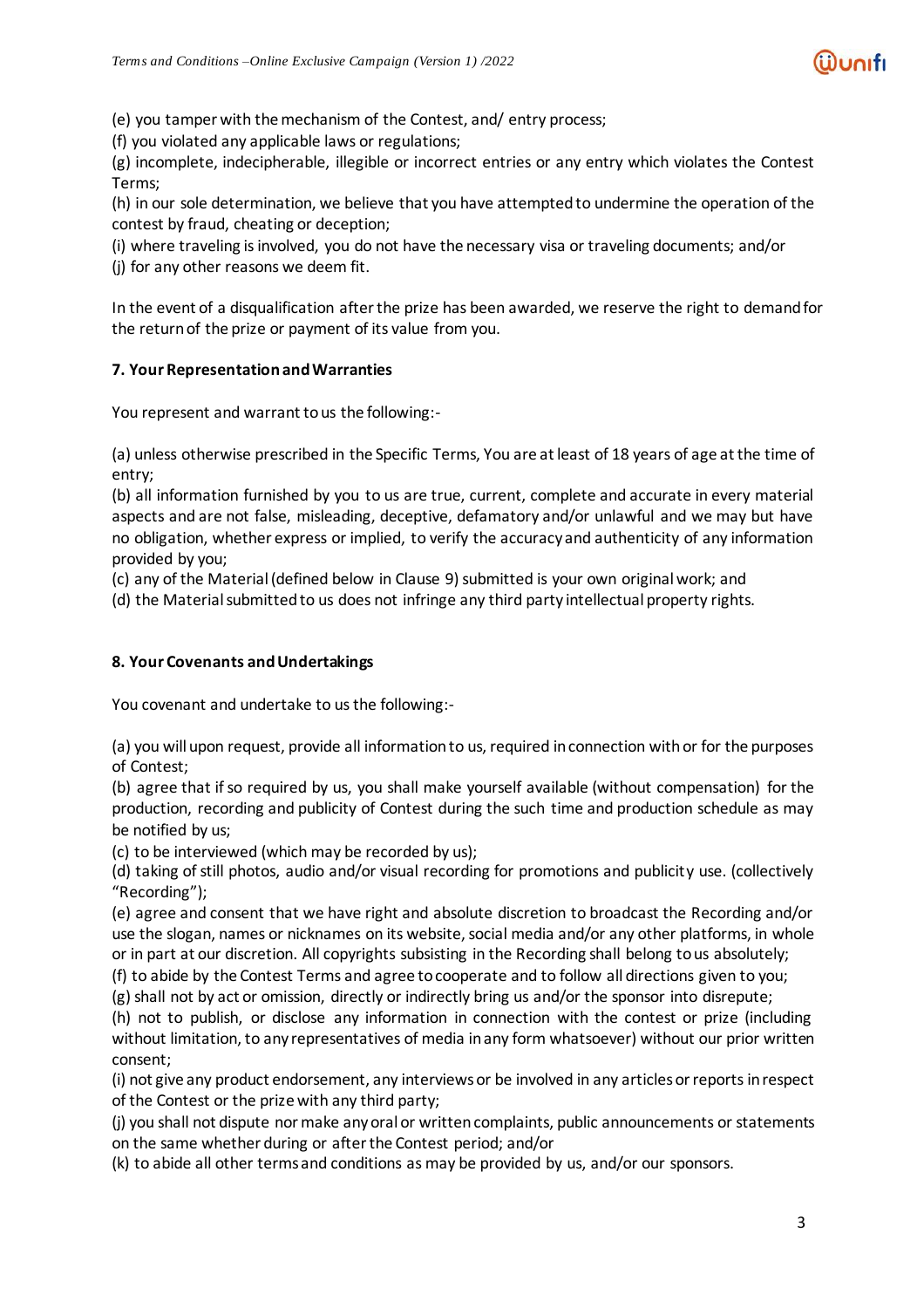# **9. Material Submitted**

In the event entry of Contest requires the submission of any text, data, slogan, drawings, images, pictures, logos, content, photograph, any materials or other creative works, including voice or video recordings and/or document (collectively, "Material"), youmust own the intellectual property and all copyright of the Material you submitted.

You accept that by sending usthe Material, you grant usthe permission to use them in both print and digital form, and to use them on our websites, on our social media, and/or any other publications in any platform for the purposes of marketing.

Submission of Material must not contain any elements of nudity, pornographic images, incite hatred, graphic violence, defamatoryor libellous statementsor material considered illegal or may contravene the laws of Malaysia or materials likely to tarnish our image or reputation. We reserve the right to reject any submissions which contain elements of nudity, pornographic images, graphic violence, defamatory or libellous statements, or material considered illegal or may contravene the laws of Malaysia, or materials likely to tarnish our image or reputation.

# **10. Equipment Used by Us**

Sometimes, we may use certain consumer electronic device (including without limitation smartphones, personal computers, tablets) (collectively, "Equipment") for your temporary use during the Contest. You understand that the Equipment belongs to us and in no way ownership shall be transferred to you. When the Equipment is in your possession, you understand that you have a duty to keep it safely and take proper care of the Equipment until such time as it is returned to us at the end of the Contest, or upon request. While the Equipment is in your possession, you shall be held responsible for anything that happensto the Equipment including lost and/or damage whereuponyou shall replace a new one for us.

#### **11. Sponsor**

Certain prize may be provided by our sponsor and may have certain special terms and conditions attached to it. The prize is subject to such terms and conditions and winner must comply with such terms and conditions before they are awarded such prize.

#### **12. Prize**

This section applies to all winners or as long as you are receiving a prize from us. All prizes must be collected within the collection period and at such collection venue as set out in the Specific Terms. Failure to claim prizes within the collection period shall result in the prizes being forfeited by us, and the Indemnified Party shall have no liability towards you in any respect, whatsoever.

Where the prize awardedis a non-cash prize, you shall not be entitledto redeem the same for cashor other alternatives. We do not guarantee the availability of non-cash prize and we shall be entitled to replace and/or substitute such prize with any other prize(s) of similar value as determined by us, our agent, assignee, or sponsor at our sole and absolute discretion.

Where the prize, is a cash prize, we shall be issued the cash prize in the form of a cheque or debit to your account or in any way we deem fit. You are responsible for allrelated banking charges(including outstation cheque charges)imposed by banks in clearing your cheque.

All prizes are strictly not transferable, assignable exchangeable or redeemable by you in any other form or manner other than that specified by us. All specific or special terms and conditions that are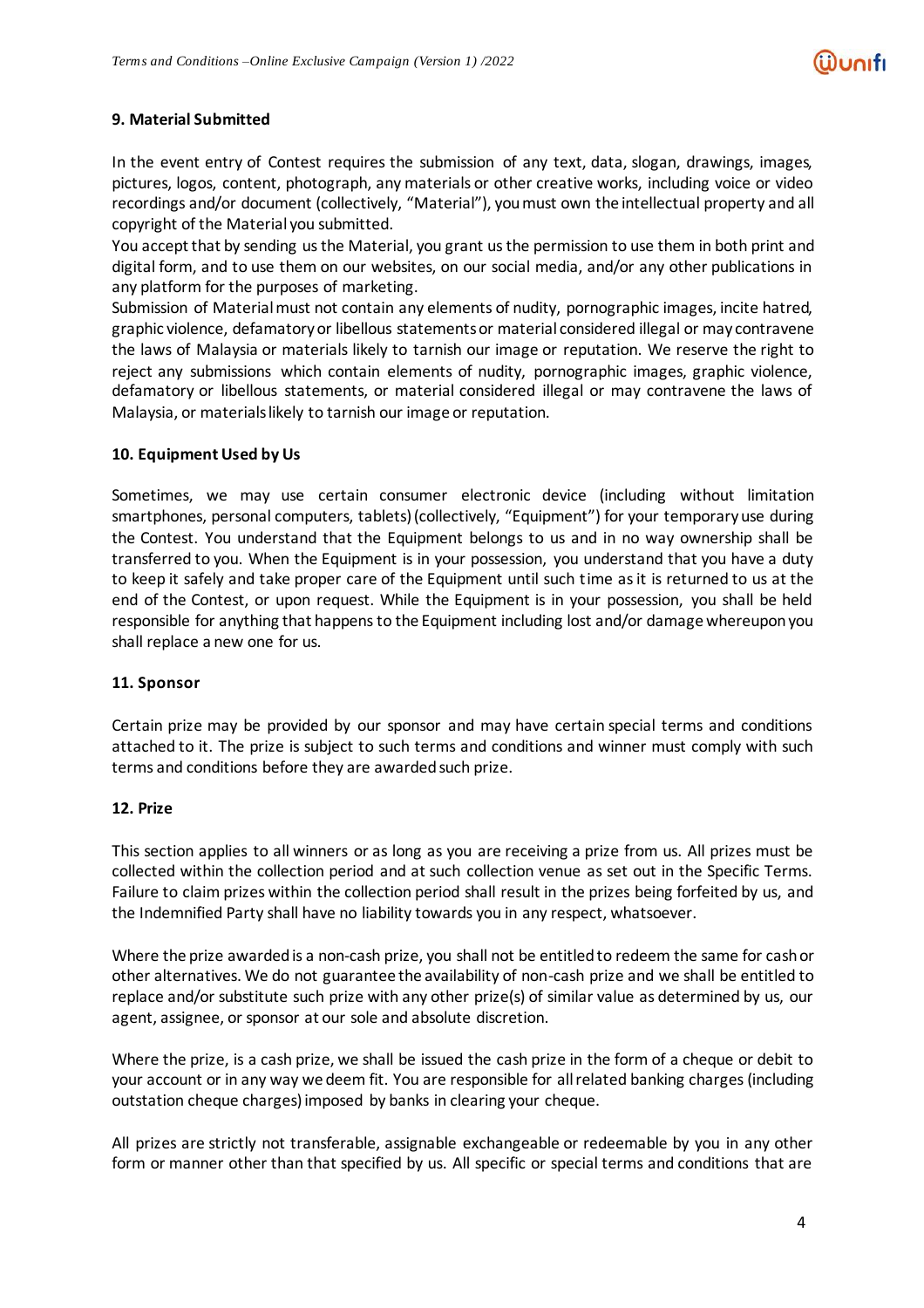attached to the prize (whether by us, our agent, assignee or sponsor must be adhered to strictly by you. Prizes must be claimed in person unless we prescribe other mode of collection. In special situations, and subject to our absolute discretion, winner may nominate a designated representative to collect the prize. The representative will be required to present written authorisation from you and identification which includes a photograph of yourself and your representative.

If we elect to post the prize to you, we shall take no responsibility for the safe and effective postal delivery of the prize.

You are responsible for any and all taxes payable as a result of a prize being awarded or received (if applicable) by you.

Inthe event you choose not to accept the prize, the prize shall be forfeitedand we shall deal withsuch prize in such manner as we deem fit in our absolute discretion.

### **13. Indemnity, Limitation of Liability and Waiver**

Participation of Contest is entered into at your own risk without any warranty of any kind express or implied. At the same time, all prizes are accepted entirely at your own risk and are awarded by us, our agent, assignee and/or sponsor without any warranty of any kind express or implied. Where applicable, you may be required to execute a deed of release and indemnity in a form prescribed by us, and you agree to execute such release and indemnity in order to participate in Contest and/or receive the prize.

In the event the Contest and/or prize involves the consumption of food, product sampling and/or any form of participation, trip or travelling (collectively known as "Participation"), you are aware that during such Participation, whether in civilized or remote area or by any mode like aviation, land transport (which includes but not limited to rail, road, off-road transport) and ship transport entails an inherent risk factor such as illness, injury and/or death which may be caused by any act, omission and/or negligence of others, self, forces of nature or other known or unknown factors.

You recognize that such risks may be present at any time before, during and after the Participation and you agree to participate, whether or not, such participation is under our arrangement or otherwise by our associate, agencyor any third parties.

You are also aware that medical services or facilities may not be readily available or accessible during some or all the time during such Participation.

You will assume full responsibility of obtaining your own insurance with any insurers to cover all of your needs that is intended to cover without limitation medical expenses, delay baggage, travel delay due toweather, tripinterruption, accidental deathinjuryor disablement, or any losses incurred during such Participation, either within Malaysia or internationally.

In consideration of your participation of the Contest and/or acceptance of the prize, you acknowledge and agree that the Indemnified Party shall not be responsible or liable for, and release and forever discharge the Indemnified Party from any claim, liability, damages, cost, loss or expense whatsoever caused in respect of but not limited to:-

(a) any injury or health problems happensto you (including nervous shock) and including any injury or health problems resulting in mental or physical illness whether temporary or permanent and injury or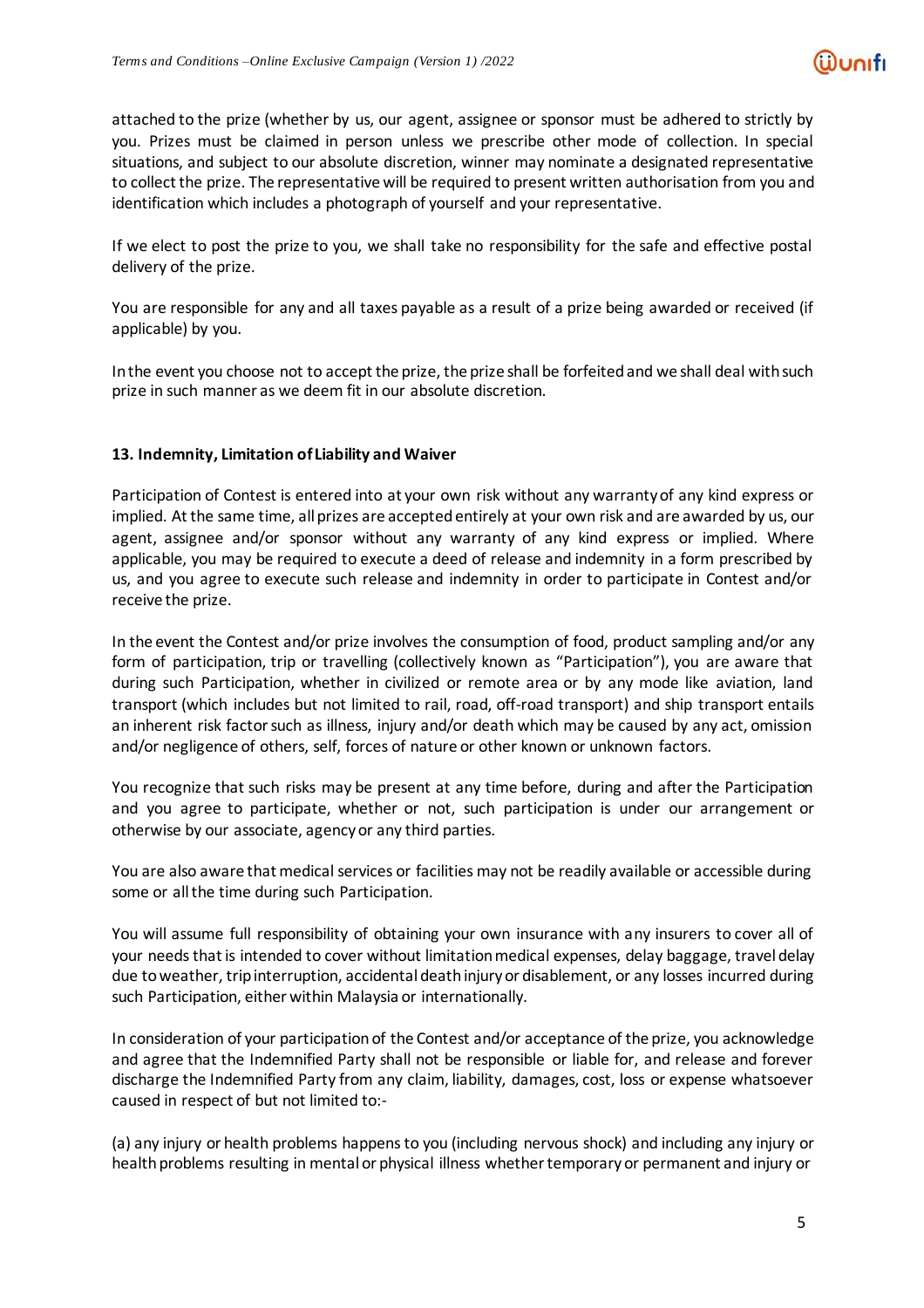health problem resulting in death;

(b) loss of earnings or earning capacity;

(c) any impairment of enjoyment of life;

(d) loss of or damage to personal property and personal belongings;

(e) pain and suffering;

(f) death; and/or

(g) any loss of any other kind whatsoever arising out of such Participation.

The releases contained in the foregoing paragraphs shall operate in respect of any injury, death, loss and/or damage sustained or suffered howsoever caused, including any injury, death, loss and/or damage due to the act, omission, negligence, lack of reasonable foresight, lack of reasonable care or failure to take adequate precaution by the Indemnified Party.

You hereby agree tofully indemnify, defend and hold the Indemnified Partyharmless against any loss, claim, liability, writ, summons, suit, action, proceeding, judgment, order, decree, damages, costs, fees, expenses (including but not limited to court costs, reasonable legal fees and expenses), damages and all costs and expenses of any nature arising out of any breach of representation, warranty or undertaking or your participation in the Contest, acceptance of the prize or by such Participation.

The Indemnified Party shall not be held responsible for:-

(a) any problem, loss or damage of whatsoever nature suffered by you or any party due to any delay or failure in sending a Contest entry as a result of any network, communication, ISP or system error, interruption;

(b) any problem, loss or damage of whatsoever nature suffered by you or any party due to any delay or failure in receiving your Contest entry whether orit is experiencedby us or your telecommunication service provider;

(c) any problem, loss or damage occurs as a result of downloading of any material in the Contest;

(d) any error (including error in notification of Contest winners), omission, interruption, deletion, defect, delay in operation or transmission, communications line failure, theft, destruction, alteration of, or unauthorizedaccessto entries, or entrieslost or delayedwhether or not arising during operation or transmission as a result of server functions, virus, bugs or other causes outside our control; and/or (e) any failure on our part to perform any of our obligations in respect of the Contest and this Contest Terms, rules and regulationswhere such failure is caused by any reasons or circumstancesbeyond our control.

We shall not be liable for any failure to comply with our obligations where the failure is caused by something beyond our reasonable control. Such circumstances shall include, but not be limited to, weather conditions, fire, flood, hurricane, strike, industrial dispute, war, hostilities, political unrest, riots, civil commotion, inevitable accidents, supervening legislation or any circumstances amounting to *force majeure*.

All rights and privileges herein granted to us are irrevocable and not subjected to rescission, restraint or injunction under any and all circumstances. You shall have no right in any circumstances, to injunctive relief or to restrain or otherwise interfere with the organization of the Contest, the production, distribution, exhibition and/or exploitation of the Contest.

We shall not be liable to you for any expenses incurred, wasted expenditure, loss of revenue, loss of profits, loss of anticipated savings or business, pure economic loss, loss of data, loss of goodwill, loss of value of the prize, loss of use of our Service, loss of use of our Platform, loss of opportunity or expectation loss, and any forms of special, indirect, punitive or exemplary loss or damages, and any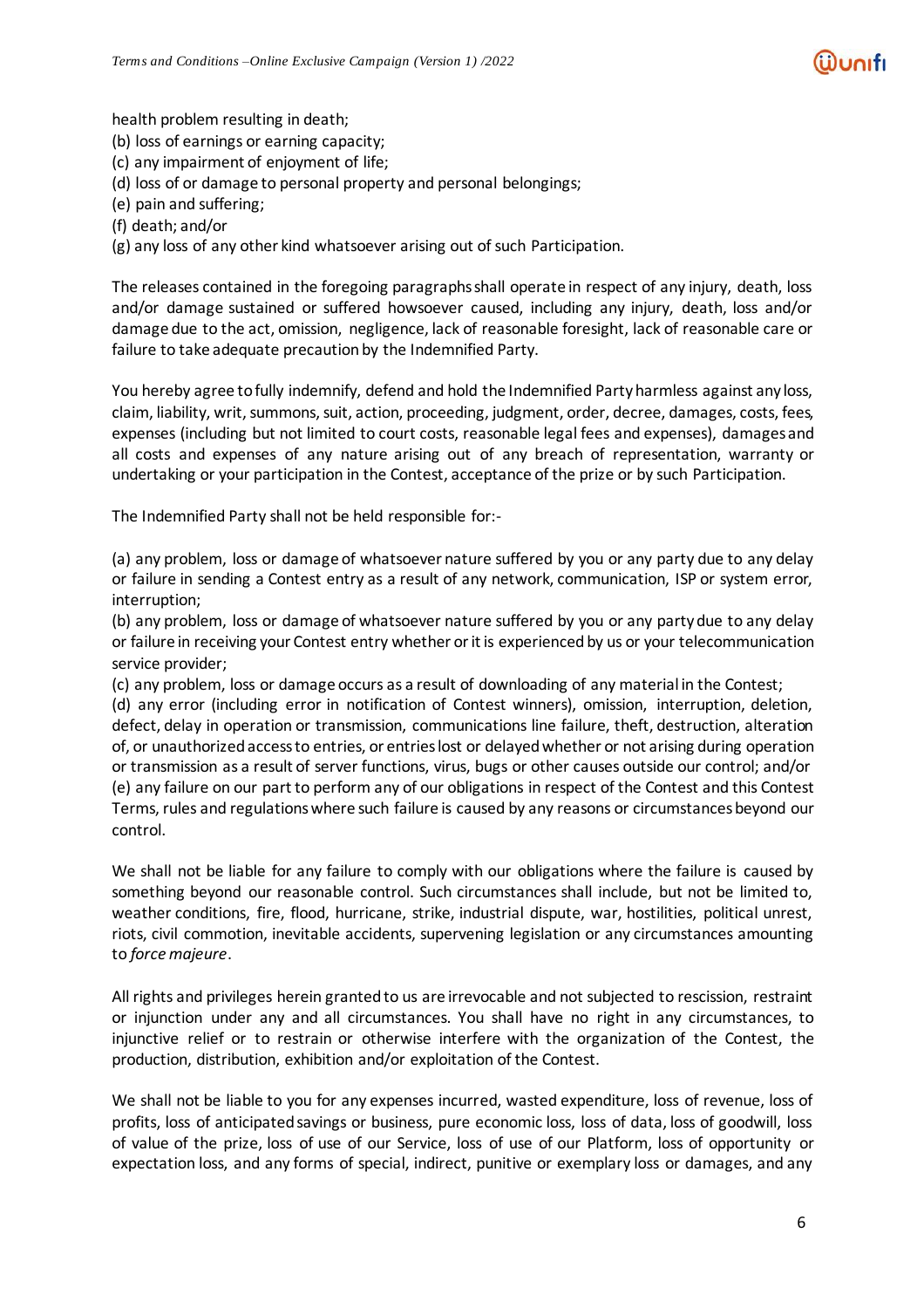

penalties or fines imposed by the Appropriate Authority, (even if such loss arises directly, naturally orin the usual course of things from any breach, action or inaction in question).

#### **14. OurDecision**

The criteria for the selection of winner shall be asset out in the Specific Terms. Notification of winnerwill via the means as set out in the Specific Terms. Our decision on all matters relating to the Contest(including without limitation, the selection of contestant, play of the Contest, selection of winner, and/or any resolutions made) shall be final and absolute and binding on you. No discussion, correspondence, enquiry, appeal or challenge in respect of any decision made by us will be entertained.

### **15. Successorsand Assign**

You hereby agree that the obligation specified herein shall be binding upon you personally as well as your heirs, executors and administrators. In the event it involves any form of participation, trip or travelling, this would include allmembers of your family and any minor accompanying you.

We shall be entitled to assign or sub-license the whole or any part of its rights hereunder to any thirdparty as may be determined by us. You do not have any such rights.

### **16. Language**

If this Contest Terms or any part thereof is translated into any other languages and there is any conflictbetween this English version and any other language version of this Contest Terms, the English versionshall prevail.

#### **17. Severability**

In the event any provision of this Contest Terms is held by a court of competent jurisdiction to be invalid, illegal or unenforceable in any respect, the validity, legality and enforceability of the remainingprovisions contained herein shall not, in any way, be affected or impaired hereby.

#### **18. Governing Law**

The Contest Terms is governed by the laws of Malaysia without regard to principles of conflicts of law, you and we submit tothe exclusive jurisdiction ofthe courtsof Malaysia, andyouwaive anyobjectionson the ground of venue or forum non-conveniens or any similar grounds.

*[the remaining of this page is left blank intentionally]*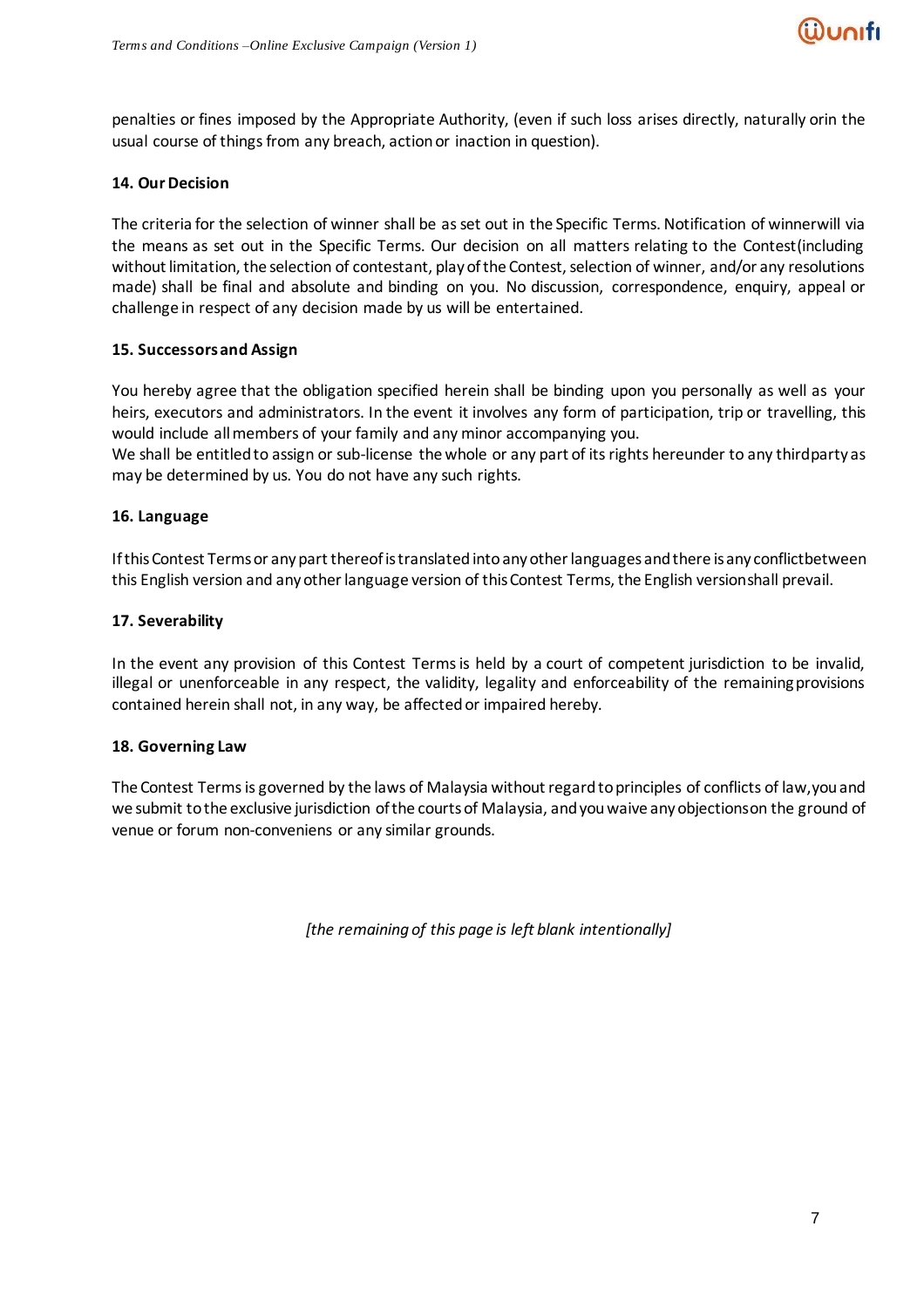# **ONLINE EXCLUSIVE CAMPAIGN TERMS & CONDITIONS**

These Specific Terms and Conditions for unifi Online Exclusive Campaign ("Campaign T&C") shall be read together with the General Terms and Conditions for unifi Home ("unifi Home T&C"), unifi Your World with Smart Device ("unifi Your World with Smart Devices T&C"), unifi Mobile "unifi Mobile T&C") as available at [www.unifi.com.my](http://www.unifi.com.my/) (subject to further changes, at TM's absolute discretion, without prior notice to Customer). By participating in the Campaign, Customers are deemed to have read, understood and agree to be bound by the terms and conditions herein and further agree that any decision by TM in relation to every aspect of the Campaign, shall be final, binding and conclusive.

# **1. GENERAL**

- a. unifi Online Exclusive Campaign ("Campaign") is brought to you by Telekom Malaysia Berhad ("TM").
- b. This Campaign shall commence from 28 January 2022 until 30 April 2022 ("Campaign Period"). However, TM may, at its sole and absolute discretion ends or extends the Campaign Period without prior notice to Customers.
- c. The Campaign is open to all new and existing TM Customers with active status of their unifi account above the age of eighteen (18) years old, who is a resident of Malaysia (Malaysian and non-Malaysian, including permanent residents who are currently living in Malaysia) ("Customer") except the following:
	- i. Permanent and/or or contract employees of TM (including its subsidiaries and related companies) and their immediate family members; and
	- ii. Representatives and/or agents (including advertising and promotion agents) of TM and its subsidiaries and related companies, and their immediate family members. For the avoidance of doubt, the term "immediate family members" shall refers to children, parents, spouses, brothers and sisters of the above group of individuals. Should any person listed above is identified as the Customer, such person will be automatically disqualified from the Campaign.
- d. This Campaign is available to unifi Home package of 100Mbps and above and unifi Mobile postpaid package only. . Customer with higher speed subscription for their unifi Home packages will stand a higher chance to win.
- e. For every unifi Home or Mobile package subscribed under this Campaign, minimum subscription period (MSP) of twenty-four (24) months is applicable.
- f. Customer can subscribe to any of the unifi packages eligible under the Campaign via online medium only at unifi.com.my or myunifi app during the Campaign Period. Change or upgrade of current subscription of unifi package is not allowed for this Campaign.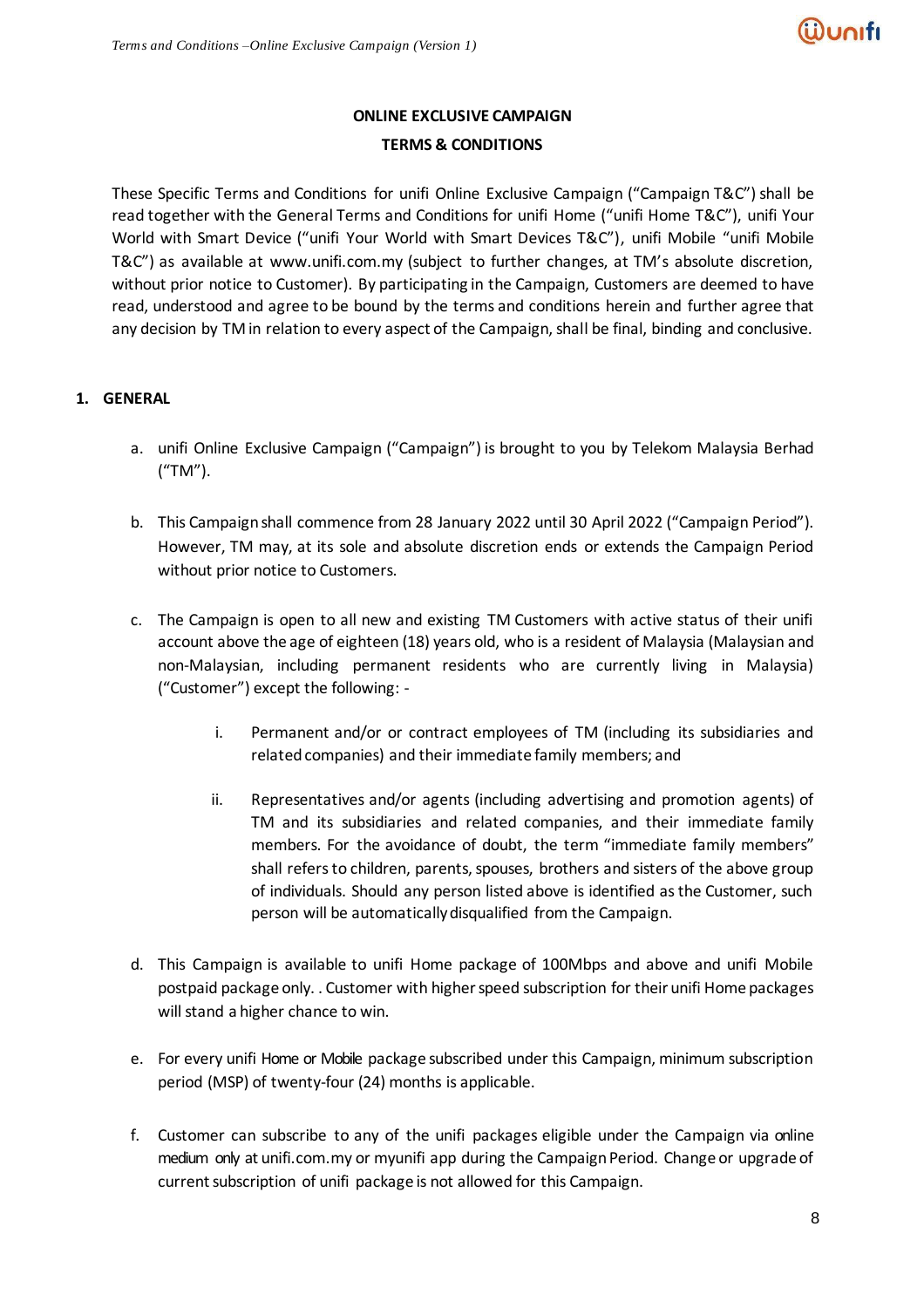

- g. The Campaign is subject to TM infrastructure readiness and port availability at the Cuore's installation address
- h. TM reserves the right to vary, supplement, delete, amend or modify any of the terms and conditions for this Campaignfrom time to time without prior notice to the Customer.
- i. The Customer hereby acknowledges that TM shall have the right to share and use the Customer's data and personal information within TM and/or its related companies for the purpose of marketing activities in respect of products and services of TM and/or its related companies from time to time as TM deems fit. The Privacy Notice TM applies, for further information on the Privacy Notice of TM's group of companies, please visit https://unifi.com.my/lsds/assets/documents/privacynotice.pdf for details.
- j. Further enquiries relating to the Campaign can be channeled to TM Live Chat at unifi.com.my/chat.

### **2. CAMPAIGN MECHANICS**

- a. The Campaign offers attractive prizes to Customer. In order to participate in this Campaign, Customer need to subscribe to unifi Home packages or unifi Mobile plan via online method only.
- b. Customers that successfully subscribe and activate eligible unifi Home packages asstated in the table below ("Campaign Package") during the Campaign Period stand a chance to win attractive monthly or grand prizes ("Campaign Prize"), based on their eligible number of entries ("Eligible Entry") receive upon successful activation of the Campaign Package. The Campaign Package and the Eligible Entry shall be in accordance with the following table.

| Campaign package                                          | <b>Speed</b> | <b>Entries</b>           |  |
|-----------------------------------------------------------|--------------|--------------------------|--|
| Home Broadband<br>Only                                    | 100 Mbps     | 3                        |  |
|                                                           | 100 Mbps     | 5                        |  |
| Home Broadband &                                          | 300 Mbps     | 8                        |  |
| Entertainment                                             | 500 Mbps     | 10                       |  |
|                                                           | 800 Mbps     | 12                       |  |
|                                                           | 100 Mbps     | 6                        |  |
| #unifiYourWorld                                           | 300 Mbps     | 9                        |  |
|                                                           | 500 Mbps     | 11                       |  |
|                                                           | 800 Mbps     | 15                       |  |
| unifi Mobile Postpaid<br>99 promo<br>(12 months contract) | 59           | $\overline{\mathcal{L}}$ |  |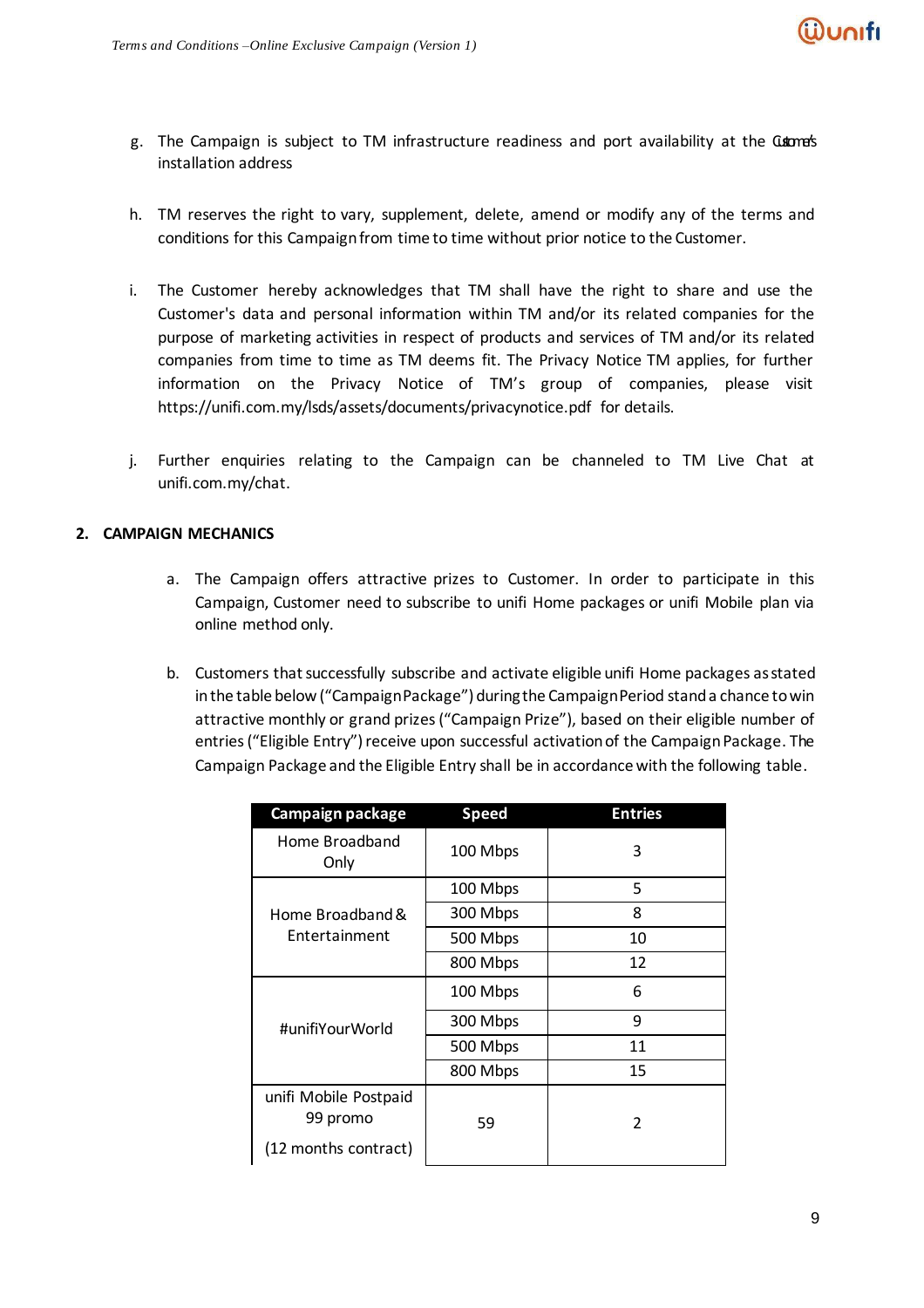

| *not eligible for<br>shopee voucher |  |
|-------------------------------------|--|
|                                     |  |

- c. Eligible entry will be calculated based on the number of entries accumulated through subscription of Campaign Package made via online method.
- d. Multiple subscription is permitted for higher chance of winning as long as the Customer have valid number of Eligible Entry under their unifi account. However, each Customer will only be entitled to win one (1) prize throughout the Campaign Period.
- e. TM may, at its sole and absolute discretion may revise the number of entries for each subscription of the Campaign Package without prior notice to Customer.
- f. All Eligible Entry will be calculated based on the subscription and activation of the Campaign Package under Customer's Malaysian NRIC.
- g. If TM found that the Customer's Eligible Entry is fraudulent, TM has the right to disqualify the Customer from winning the Campaign Prizes. TM shall not be responsible for any ineligible entry made by the Customer to participate in this Campaign.

# **3. CAMPAIGN PRIZE**

a. The Campaign Prize to be won throughout the cycles are: -

| Month                                                                     | Jan - Feb 2022               | <b>Mar 2022</b>              | Apr 2022                     |
|---------------------------------------------------------------------------|------------------------------|------------------------------|------------------------------|
| <b>Monthly Prize</b><br>*1st 500 to<br>subscribe unifi<br>Home fibre plan | 500 x RM88<br>shopee voucher | 500 x RM88<br>shopee voucher | 500 x RM88<br>shopee voucher |
|                                                                           |                              |                              |                              |
| <b>Grand Prize</b>                                                        | 8 x Samsung                  | 8 x Samsung                  | 8x Samsung                   |
|                                                                           | Galaxy Z Fold3 5G            | Galaxy Z Fold3 5G            | Galaxy Z Fold3 5G            |
|                                                                           | phone worth                  | phone worth                  | phone worth                  |
|                                                                           | RM6,999                      | RM6,999                      | RM6,999                      |

(herein referred to as "Campaign Prize")

- b. TM reserves the sole right to substitute or replace or modify the Campaign Prize with another prize of similar value without prior notice.
- c. Campaign Prize are strictly not transferable, assignable, exchangeable, or redeemable in any other form or manner other than specified or determined by TM. TM reserves the absolute right to determine the model, brand, color and specifications of the Campaign Prize.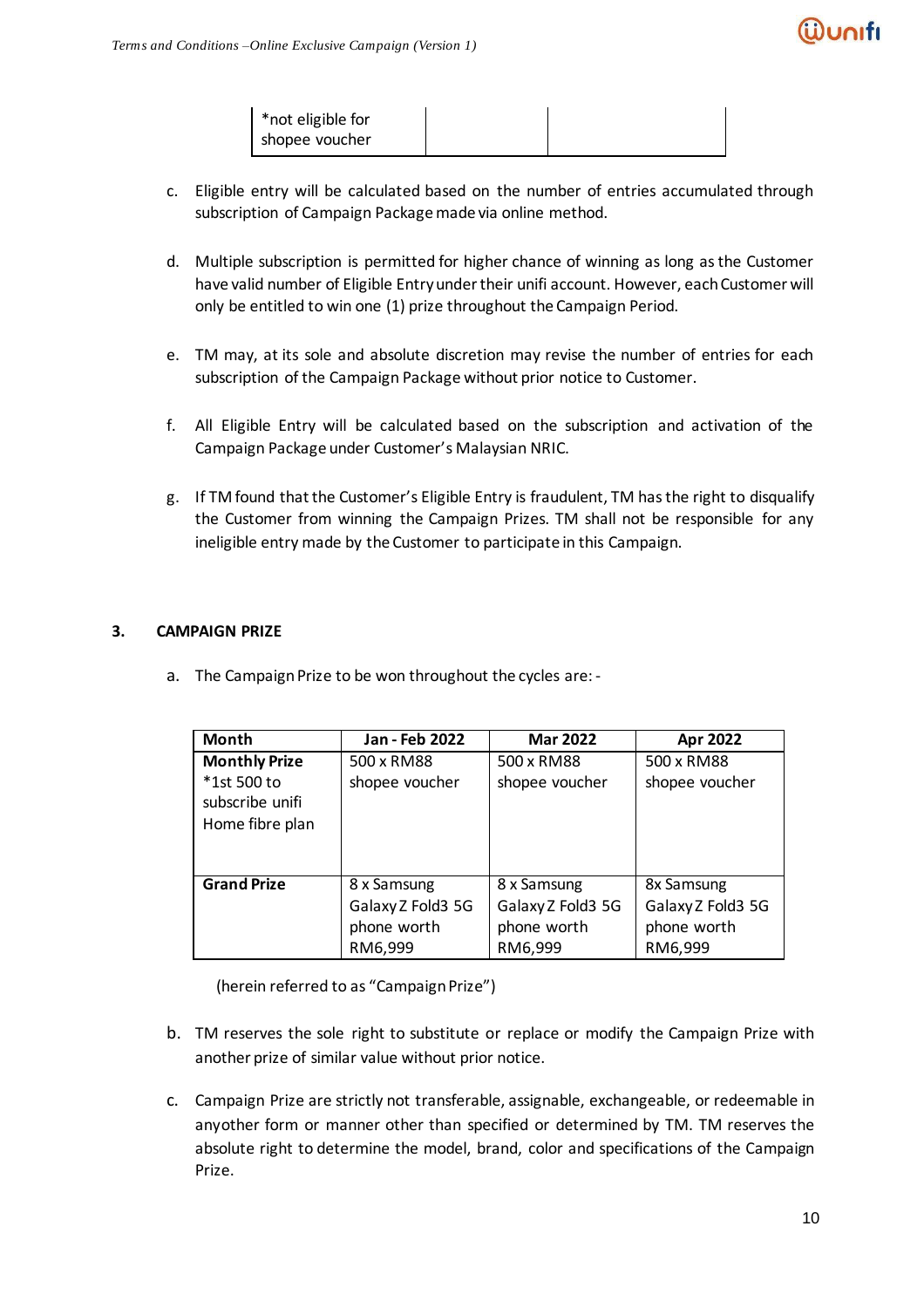

- d. Standard manufacturer warranty shall apply for the Campaign Prize and Campaign winners shall reach out to the manufacturer directly for any warranty claim purposes.
- e. The Campaign Prize is accepted entirely at the risk of the selected winners and TM hereby excludes itself from any express or implied warranties in connection with the Campaign Prize to the extent permitted by law.
- f. Visual(s) of the Contest Prize shown inany advertisement, promotional publicity andother materials relating to this Contest are solely for illustration purposes only and may not depict the actual Prize.

# **4. WINNER SELECTION**

- a. TM will select the Winners for the Campaign which will be based on the criteria below:
	- Active subscription of unifi Home plan and unifi Mobile Postpaid 99 (12 months contract) during the Campaign Period;
	- Have high number or high entries of successful new subscription and activation of eligible plans; and
	- Full adherence to the Campaign terms and conditions.
- b. Each Customer will only be entitled to win one (1) Campaign prize throughout the Campaign Period.
- c. Winners will be chosen by a randomizer tool from a pool of total Eligible Entries which will be carried out by TM. TM reserves the right, at its absolute discretion to change, revise, delay, postpone the draw and notification date without prior notice.
- d. Winners will be contacted via email or phone call and is required to correctly answer a simple tie breaker question(s) in order to win the Contest Prize.
- e. If for any reason, the Winners cannot be reached after three (3) attempts (e.g. no answer, contact number provided not in service, no network connection etc.) or failed to answer the questions within given timeframe via email, their chance of winning will be automatically forfeited. TM shall not be held liable in the event the Winner cannot be contacted for whatever reasons. TM shall have absolute discretion and reserves the right to select other Winners who will be subjected to the same rules.
- f. TM will contact and notify the winners through their registered phone number and/or email under the Campaign for any updates regarding the winning prize. TM shall not be held liable in the event the winner cannot be contacted for whatever reasons. TM shall have absolute discretion and reserves the right to select other winners who will be subjected to the same rules.
- g. Each account (based on NRIC Number) will only be entitled to win one (1) prize only regardless of their number of Eligible Entries.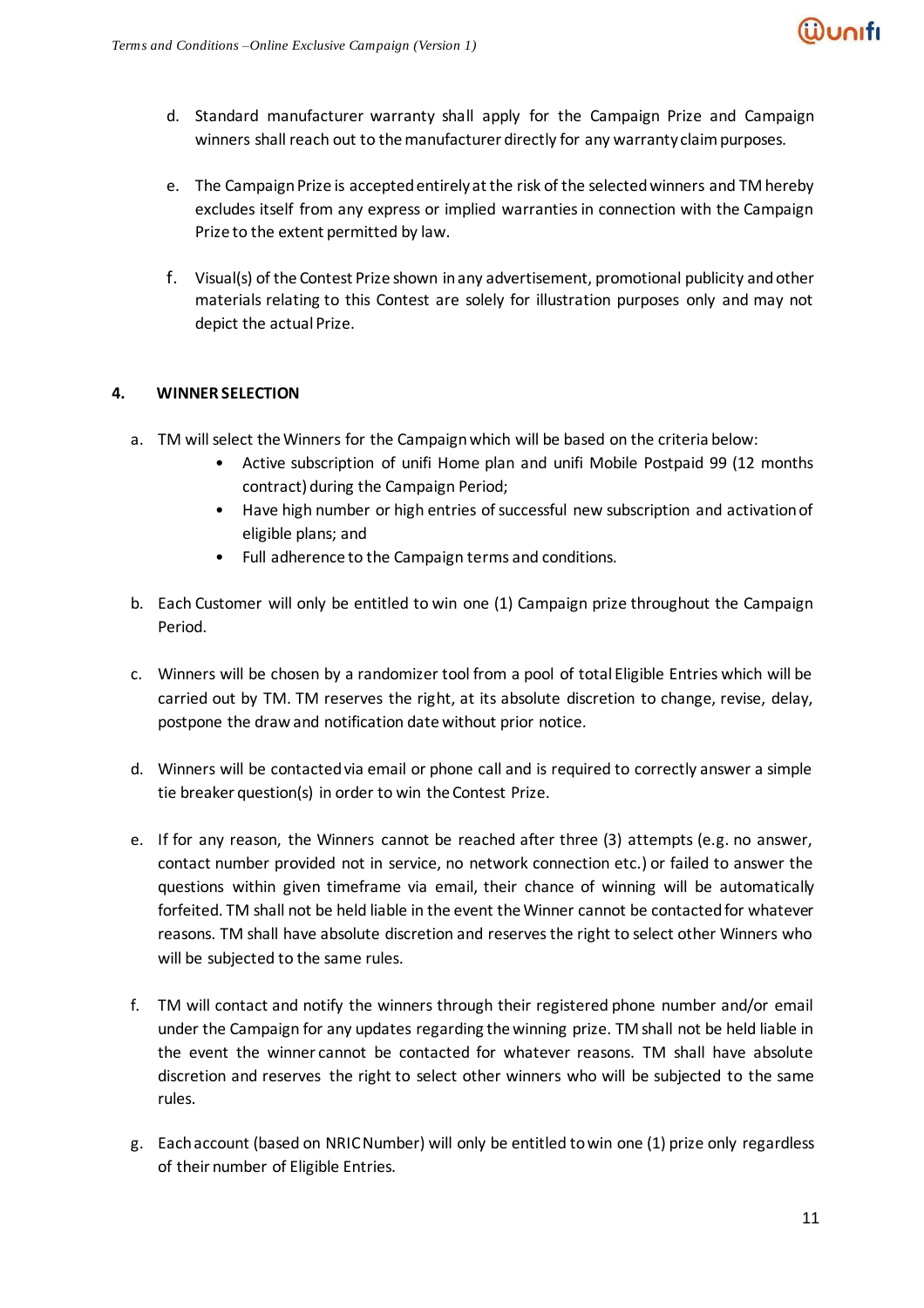- h. Names and photos (where applicable) of the winners will be announced on unifi website at unifi.com.my and unifi social media. By participating in the Campaign and accept the win, winners hereby grant TM perpetual worldwide and the right to broadcast, or use in any way, the name and photos for advertising purposes and publicity related to the Campaign with no monetary compensation.
- i. If TM found that the Customer's entry to the Campaign is fraudulent and/or against the terms and conditions stated herein, TM has the absolute right and discretion to disqualify the Customer from winning and if the Customer is already selected as a winner for the Campaign, TM has the right to rescind the decision and forfeit the win.
- j. TM shall not be responsible for any losses and/or damages incurred by the Customer as a result of such fraud, mistake and breach to this Terms and Conditions which result to the forfeiture of winning.
- k. All the Campaign Prize awarded to the winners under this Campaignare:
	- l. provided on an "as-is where is" basis; and
	- ii. are neither transferable, transferred to third party nor exchangeable for cash or credit
- m. TM makes no warranties or representations whatsoever with respect to the Campaign Prize and shall not be responsible nor liable for any problems and/or damage. Prizes areaccepted entirely at the risk of the winner(s) without any warranty of any kind, whether express or implied.
- n. The winners may be required to produce a proof of identity during or prior to winner announcement ceremony that will be organized by TM, for purposes of verification. The only forms of proof of identity accepted by TM are Identity Card or Driver's license. Any failure to provide any proof of identity gives the right to TM to disqualify the winners fromclaiming the Campaign Prize.
- o. The winners may be required to sign a Release, Waiver and Declaration Form in order to claim the Campaign Prize.
- p. Any expenses to claim the Campaign Prizes (including the Grand Prize) shall solely be under winner's own cost.
- q. All decisions made by TM in relation to Campaign including but not limited to the processes, draw, selection of winners and forfeiture of the Campaign Prize are final, conclusive and binding. Nofurther correspondence, queries or appeals shall be entertained.
- r. TM shall announce the winning results at the earliest convenience, TM shall have absolute discretion and reserves the right to amend the announcement dates.

# **5. GOVERNING LAW AND JURISDICTION**